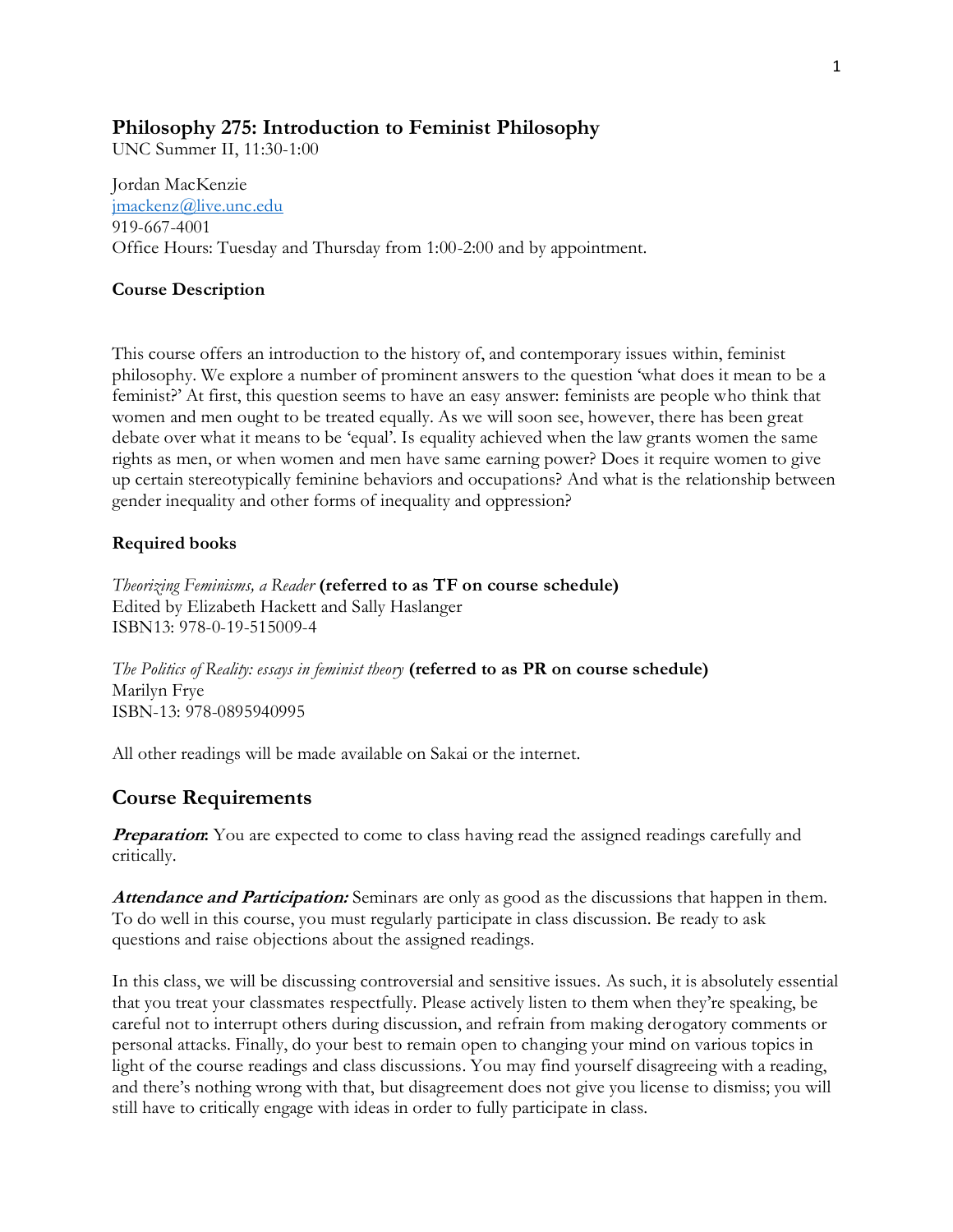*Electronics*: Please do not bring laptops to class. You won't need them to take notes (the note-taking requirements in this seminar will be very minimal), and we all know that they just turn classes into an extended Facebook sessions. Please also turn off tablets, smartphones, beepers etc. before the beginning of class.

# **Assignments**

| Assignment                        | Weight |
|-----------------------------------|--------|
| Class participation               | 10%    |
| Homework questions (each work 2%) | $8\%$  |
| Paper #1 $(4-5$ pages)            | 20%    |
| Paper $\#2$ (6-8 pages)           | $27\%$ |
| Midterm exam                      | 15%    |
| Final Exam                        | 20%    |

*Class Participation*: To gain full participation, you must regularly participate in class discussion. Simply attending class is not enough. **If you think that you will have any issues fulfilling this requirement, please let me know.** 

*Homework Responses*: Periodically throughout the course, I will post homework questions on Sakai. They will pertain to the next day's reading, and you will be required to bring a copy of a hardcopy of your answers to class. They can be handwritten or typed.

*Papers:* You will write two papers, one 3-5 pages long, and one 5-7 pages long. You will be graded on both the content of your paper and your writing. A good philosophy paper requires more than simply summarization: instead, you will be expected to critically engage with the arguments presented in the material relevant to your essay prompt.

*Midterm Exam*: This will be a short answer exam on the material covered in the first half of the course. I will distribute potential exam questions three days before the midterm.

*Final Exam*: This exam will consist of several short answer questions and a longer essay question. It will cover material discussed in class after the midterm.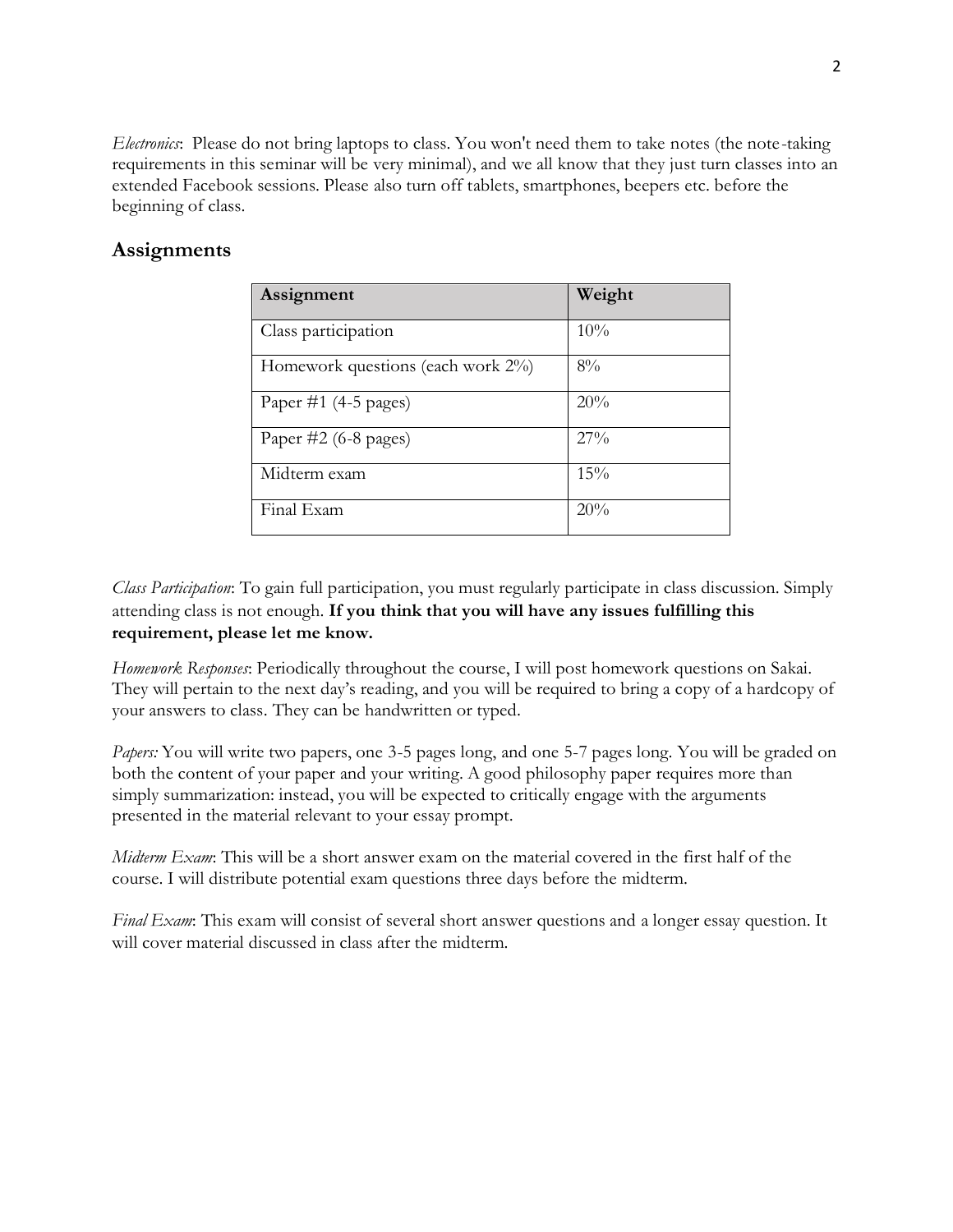## **Marking Policies**

*Blind Grading*: All assignments will be blind graded. Please do not put your name on your papers just write your student number.

*Due Dates*: Due dates for assignments are firm. I allow extensions only when arrangements are made in advance. If you think you will need an extension, please email me *at least* 24 hours before the assignment is due.

*Assignment Submission*: Please bring a hard copy of your papers to class, and email me an electronic copy by the end of the day they are due. Late papers will be docked 5% for each 24-hour period overdue. Late homework questions will not be accepted. If you have made prior arrangements with me about an extension, these policies do not apply.

*Honor Code*: All students are expected to abide by the Honor Code at all times. You are responsible for understanding the terms of the Honor Code, and for understanding what constitutes plagiarism.

For more information on the Honor Code, please visit [http://studentconduct.unc.edu.](http://studentconduct.unc.edu/)

### *Grading Scale*:

A grade in the 'A' range (90-93=A-, 94-96=A, 97-100=A+) demonstrates an impressive mastery of and insightful engagement with the course material. The A student is able to reconstruct philosophical arguments with precision and accuracy, develop criticisms that are original, persuasive, and well-developed.

A grade in the 'B' range (80-83=B-, 84-86=B, 87-89=B+) denotes competent mastery of and reasonable insight into the course material. The B student is able to reconstruct philosophical arguments accurately and develop criticisms that are reasonably persuasive and well-developed.

A grade in the 'C' range (70-73=C-, 74-76=C, 77-79=C+) denotes adequate comprehension and engagement with the course material. The C student is able to reconstruct philosophical arguments with some errors and develop criticisms that are generally relevant to the course material, if not convincing.

A grade in the 'D' range (60-63=D-, 64-66=D, 67-69) denotes a lack of comprehension of and engagement with the course material. The 'D' student is unable to accurately reconstruct philosophical positions or develop critiques relevant to the course material.

## **Course Schedule**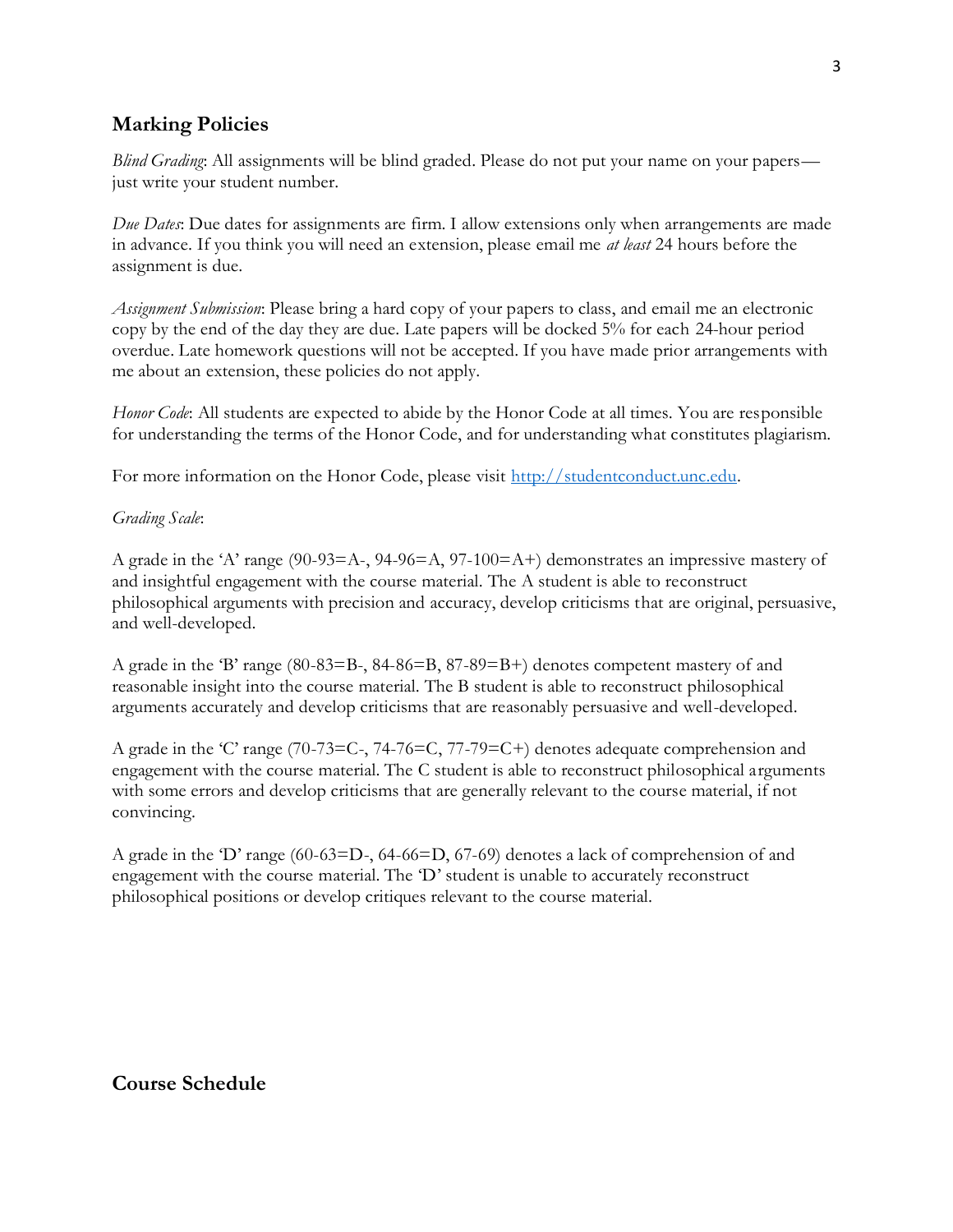Given time constraints, this schedule is subject to change. I will announce all changes in advance via email.

| Date        | Assignment                                                              |
|-------------|-------------------------------------------------------------------------|
| $6/22$ (M)  | None                                                                    |
| $6/23$ (T)  | <b>Required Reading:</b>                                                |
|             | Wollstonecraft, A Vindication of the Rights of Women selections (Sakai) |
| $6/24$ (W)  | <b>Required Reading:</b>                                                |
|             | Mill, "The Subjection of Women" (Chapter 1) (TF)                        |
| $6/25$ (Th) | <b>Required Reading:</b>                                                |
|             | Beauvoir, The Second Sex (Introduction) (TF)                            |
| $6/26$ (F)  | <b>Required Reading:</b>                                                |
|             | Beauvoir, <i>The Second Sex</i> (Introduction) (TF)                     |
|             | Assignment:                                                             |
|             | Paper 1 assigned                                                        |
| $6/29$ (M)  | <b>Required Reading:</b>                                                |
|             | Friedan, The Feminine Mystique (Introduction) (Sakai)                   |
|             | Assignment:                                                             |
|             | 1 <sup>st</sup> homework question due                                   |
|             | Paper 1 assigned                                                        |
| $6/30$ (T)  | <b>Required Reading:</b>                                                |
|             | Young, "Humanism, Gynocentrism and Feminist Politics" (TF)              |
| $7/1$ (W)   | <b>Required Reading:</b>                                                |
|             | Matchar, New Domesticity (excerpt) (Sakai)                              |
| $7/2$ (Th)  | <b>Required Reading:</b>                                                |
|             | Held, "Birth and Death" (Sakai)                                         |
|             | Assignment:                                                             |
|             | 2 <sup>nd</sup> homework question due                                   |
| $7/3$ (F)   | <b>NO CLASS</b>                                                         |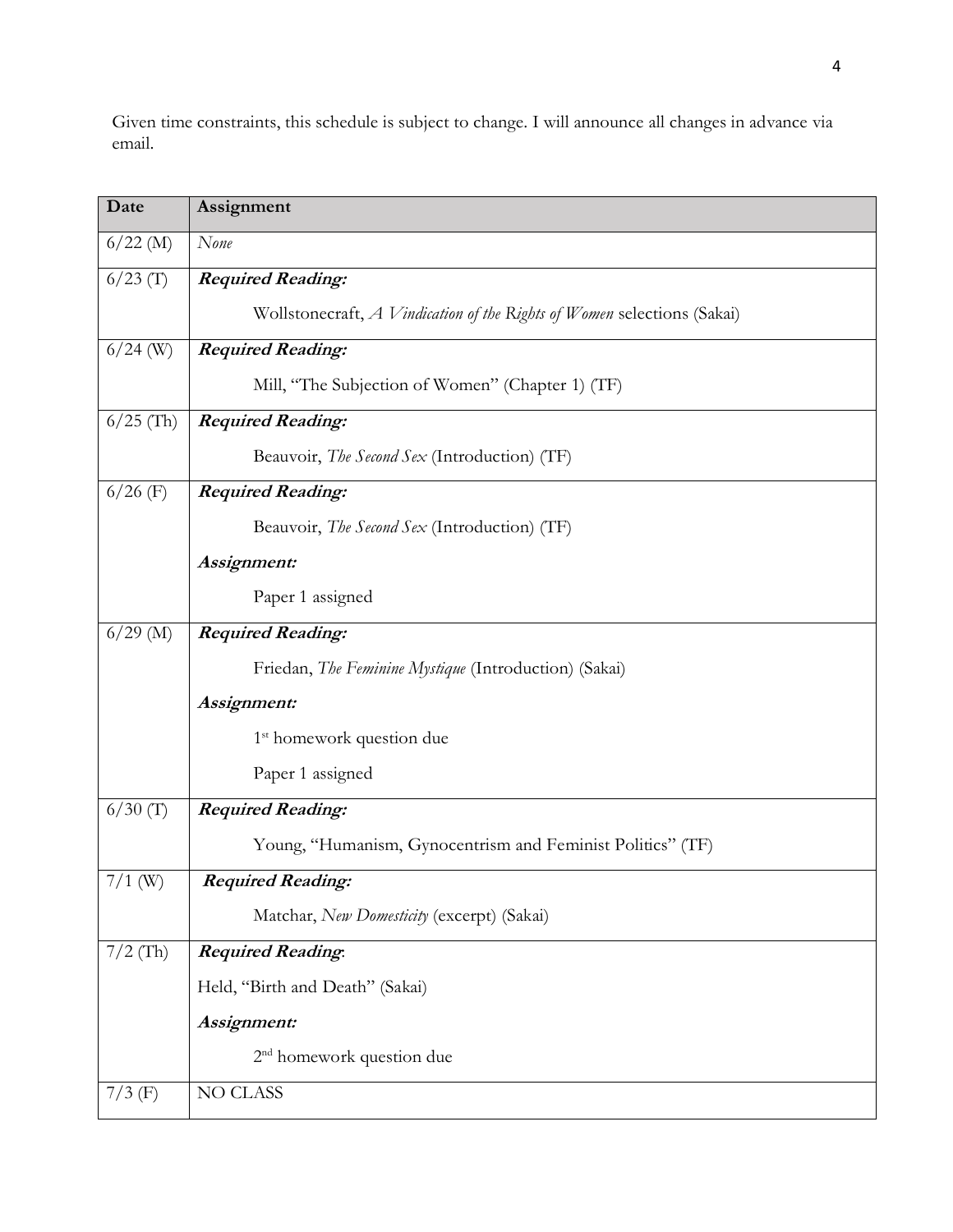| $7/6$ (M)   | <b>Required Reading:</b>                                                                         |
|-------------|--------------------------------------------------------------------------------------------------|
|             | Frye "Sexism" (PR)                                                                               |
|             | Truth "Ain't I a Woman?" (TF)                                                                    |
|             | Assignment:                                                                                      |
|             | Paper 1 due in class                                                                             |
| 7/7(T)      | <b>Required Readings:</b>                                                                        |
|             | Haslanger, "Gender and Social Construction: Who? What? When? Where? How?"<br>(TF)                |
| $7/8$ (W)   | <b>Required Reading:</b>                                                                         |
|             | Frye, "A Note On Anger" (PR)                                                                     |
| $7/9$ (Th)  | Assignment:                                                                                      |
|             | 3rd homework question due                                                                        |
| $7/10$ (F)  | Midterm Review: No Readings                                                                      |
| $7/13$ (M)  | Assignment:                                                                                      |
|             | In-class midterm                                                                                 |
| $7/14$ (T)  | <b>Required Reading:</b>                                                                         |
|             | Frye, "Oppression" (PR)                                                                          |
| $7/15$ (W)  | <b>Required Reading:</b>                                                                         |
|             | MacKinnon "Desire and Power" and "Sex and Violence: A Perspective" (TF)                          |
| $7/16$ (Th) | <b>Required Reading:</b>                                                                         |
|             | Young, "Five Faces of Oppression" (TF)                                                           |
|             | Assignment:                                                                                      |
|             | 4 <sup>th</sup> homework question due                                                            |
| $7/17$ (F)  | <b>Required Reading:</b>                                                                         |
|             | Grillo, "Anti-Essentialism and Intersectionality: Tools to Dismantle the Master's<br>House" (TF) |
| $7/20$ (M)  | <b>Required Reading:</b>                                                                         |
|             | Student-Chosen Topic—Reading TBD                                                                 |
| $7/21$ (T)  | <b>Required Reading:</b>                                                                         |